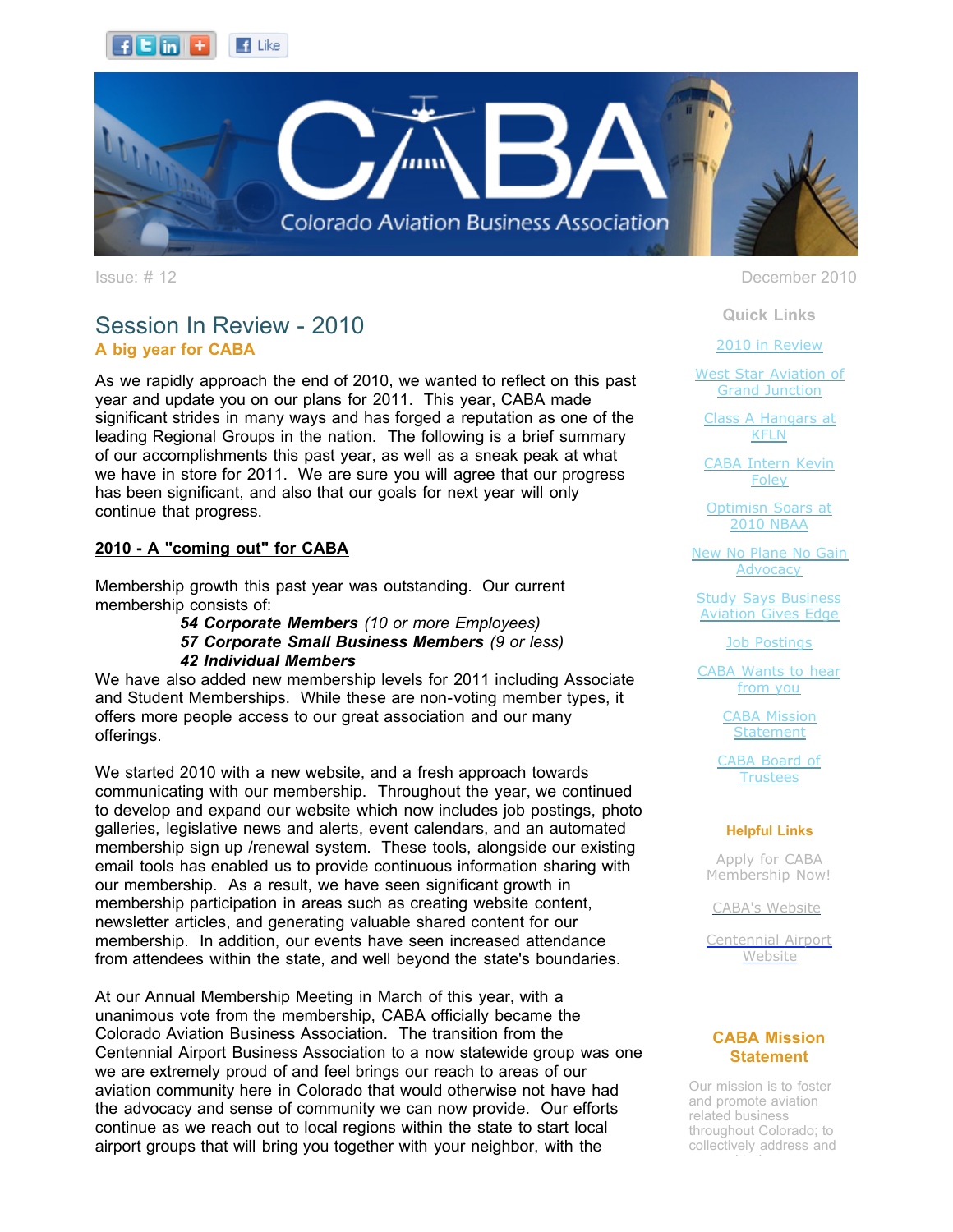support of the statewide association, to tackle local challenges, and network amongst your peers in your area. In addition, our new meeting structure for 2011 will bring CABA to you in more ways...but more on that in just a bit.

Aviation Saves.... The inaugural event, hosted at Centennial Airport this past April, was groundbreaking for CABA, as well as the Aviation Industry nationwide. Never before has an advocacy event drawn so many attendees, as well as a speaker lineup such as the one at Aviation Saves. Speakers at the events included Ed Bolen of NBAA, Pete Bunce of GAMA, Jim Coyne of NATA, Jack Pelton of Cessna, along with CARE and the Alliance for Aviation Across America. In attendance were too many to name, but we packed the hangar with over 400 people, all of which took a sense of community, solidarity, and confidence away from the event. Immediately following was a static event, that despite the howling winds, was a huge success. The event was so well received that we are bringing it back in 2011, and will have even more to share with you in terms of the impact that our industry has on Lives, Jobs, Local Economies, and Communities here in Colorado.

Since 2010 was an election year, we spent a lot of time and energy bringing the issues that affect Aviation to the forefront. We partnered with AOPA to bring Craig Fuller of AOPA together with our own Senator Mark Udall to present a town hall discussion on our industry and current issues we face. Following this event we successfully hosted a roundtable including candidates and representatives vying for the position of Colorado Governor. These events are a testament to our commitment to bringing you access to the people and the information that impact us all. While 2011 is not an election year, rest assured we are working towards continued cooperative efforts with our state legislators including a Governors proclamation in support of Business and General Aviation as well as support and encouragement for greater participation on the GA Caucus in Washington.

Speaking of legislation, thanks to continued efforts on many levels, Proposition 101 along with Amendments 60 and 61 did not pass this past November. A proud day for those of us that fought hard against such dangerous legislation that would have had a massive impact on airport funding, real estate, education and taxes.

Advocacy is one of our most profound responsibilities, and we had some big tests this past year. One of our distinguished members was attacked by the media for use of business aircraft to move employees between their bases in the US. CABA immediately responded with an Op-ed (Thanks to NBAA for all their support in this!!) and quickly quieted the media's fairy tale depiction of business use of general aviation aircraft. As a result, CABA has continued to stay in contact with these media outlets to become their "subject matter experts" should a future story ever surface, we'll be there to defend ourselves and tell the truth about Business Aviation.

#### **What to Expect from CABA in 2011**

As we enter 2011, the first thing you will notice is a refined approach towards our meetings and events. In the past, our events have been coordinated on a rather unpredictable and infrequent basis. To bring you a more consistent experience with us, we have revised our event schedule for 2011 to bring you one large meeting per quarter, with regional reach and more variety in our content and delivery. The new schedule will include educational and training opportunities, advocacy and awareness events, and purely fun events for a little networking. As of this message, our event calendar looks like this:

respond to issues impacting Colorado Airports, including safety and operational effectiveness; to educate the general public about all aviation activities in the state, and to preserve the state's airport related businesses as valuable economic assets to the community at large.

#### **CABA Board of Trustees**

David Purvis (Chairman)

Reggie Arsenault (Vice Chairman)

Iver Retrum Membership Director (Chairman Emeritus)

> Brittany Davies (Treasurer)

Michael McCready (Secretary)

Donovan DeVasher Charles "Chic" Myers Eric Carson Michael Turner Gene Langfeldt Nathalie Drolet

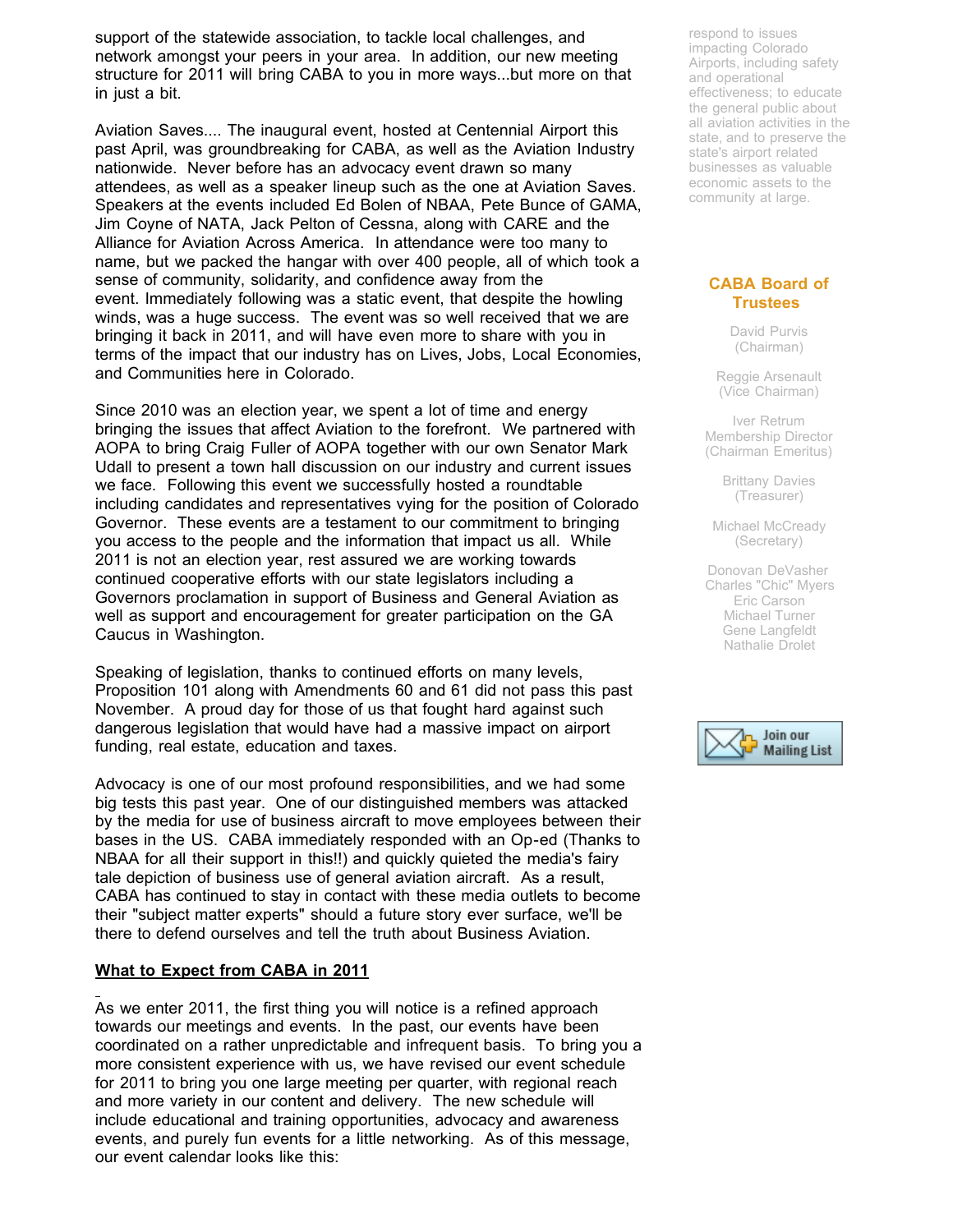### *March 2011 - Annual Membership Meeting*

This meeting will provide our voting membership the opportunity to vote on new board members as well as any other referendums as proposed by the CABA Board of Trustees. In addition, we hope to include a training and professional development course alongside this annual meeting.

#### *June 2011 - Aviation Saves...*

We are making Aviation saves an annual event, and you can expect to see numerous relevant and impactful speakers, a broad reaching public event including static displays and this year, we are even adding a charity golf tournament in cooperation with local aviation businesses. This is sure to be a banner event and one not to be missed.

#### *September 2011 - Regional Educational and Training Forum*

CABA hits the road for our 3rd event of the year. We'll be bringing a 1-2 day event to one of our regions within the state. This years event is going to be on the Western Slope, and will provide our members with a great opportunity to receive training and professional development content delivered by approved and certified instructors. Stay tuned as we refine the content and create yet another valuable event for our members.

#### *December 2011 - Holiday Gala*

CABA is going to make this event nothing but relaxing and fun for all. Celebrate the holidays with us as we kick off a new tradition for the Aviation Community in Colorado. The CABA Holiday Gala is coming!!!

While it may seem like we are doing less, we really want to focus our efforts on delivering valuable content and meaningful presentations to you, and this program will allow us to do exactly that; focus our efforts on fewer events, but make them bigger and better. Our goal is to also have these events move throughout the state each year, so look for opportunities to bring one of these to your region soon!

Our efforts will of course continue in regards with our industry groups. As a Pilot, Flight Attendant, MX Technician, Scheduler, Dispatcher, or otherwise, you can rest assured there will be smaller and more specific events just for you. Our Industry group committee will continue to support these specific and critical roles and you can expect great things from this group in 2011.

Lastly, we want to thank you for your continued support. CABA is an entirely volunteer group, and without the participation of our membership, none of this would ever have been possible. Our goals are ambitious for 2011, and we hope you can continue to offer your support and participate with us as we deliver another great year for Aviation in Colorado.

Thank you again, and see you in 2011!!!

With warm regards and best holiday wishes,

David Purvis Chairman - Colorado Aviation Business Association [dpurvis@mycaba.org](mailto:dpurvis@mycaba.org)

### West Star Aviation's Grand Jucntion, facility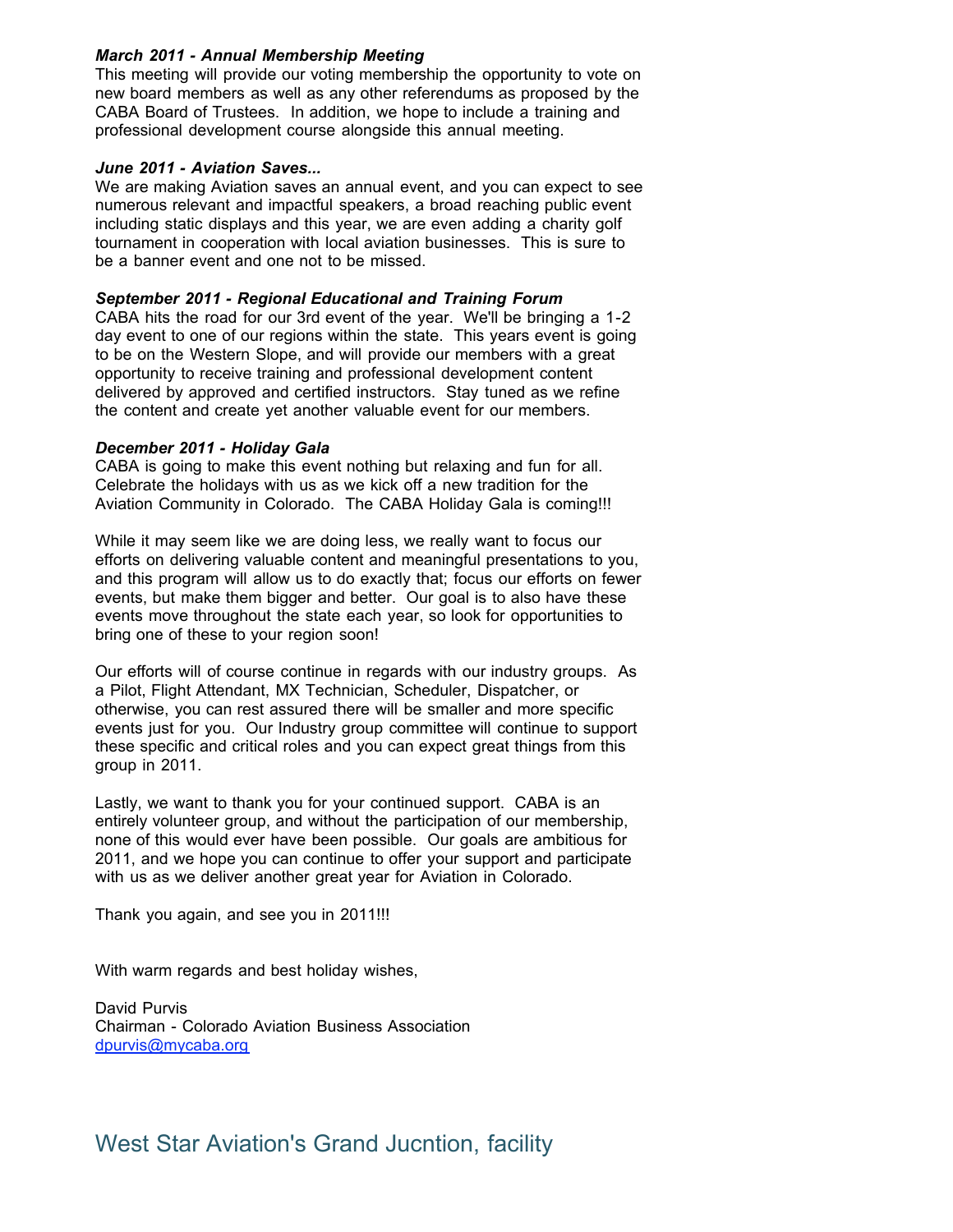### appointed a Hawker Beechcraft authorized Service **Center**

**Congrats West Star on bringing new business to CO**

West Star Aviation's Grand Junction, Colorado facility has been appointed a Hawker Beechcraft authorized service center for all King Airs, Barons and Bonanzas. "We have numerous King Air customers at GJT and this agreement will allow us to provide maintenance and process warranty claims," said Dave Krogman, the facility's general manager. The MRO provides airframe repair and maintenance, engine repair and maintenance, major modifications, avionics installation and repair, interior refurbishment, paint, parts, surplus avionics sales and accessory services.

### Class A Hangars Available at KFNL **Fort Collins-Loveland Municipal Airport**

Class A hangars available now at KFNL. Construction is at 50% completion, with work on the last two buildings beginning this coming summer and plenty of flexibility for build-to-suit arrangements. Whether you're looking for commercial space for your aviation-related business or somewhere heated to store your bird over the winter, Virga can work with your business to suit your needs.

For more information contact: Jerry: 970-667-2627

### CABA Intern **Kevin Foley - liaison between CABA and MSCD**

The Cape Cod Native moved to Colorado 8 years ago to attend Colorado State University in Fort Collins where he met his new wife Jessica while getting his Bachelors of Arts in Speech Communications. Following graduation in 2006, Kevin moved to Denver. After working a variety of entry level jobs, and facing a failing job market, Kevin decided to follow his heart and go back to school to pursue a career as an Air Traffic Controller. Since January, Kevin has been enrolled at Metropolitan State College of Denver in the Air Traffic College Training Initiative. Currently, Kevin is working as an intern with CABA primarily as a liaison to MSCD to involve students in local and state aviation industry issues while also expanding his own horizons in the aviation industry. Following graduation this December, Kevin hopes to stay in Colorado and get a job in aviation management or space commercialization.

# Optimism Soars at 2010 NBAA Convention

The 63rd edition of the National Business Aviation Association Convention & Exhibition, which concludes today in Atlanta, appears to be easily exceeding expectations. On the first day alone, 23,033 visitors passed through the gates, surpassing the total of all three days at NBAA 2009. By the end of the second day, there were 23,831 registered attendees. There were 93 aircraft on static display at DeKalb Peachtree Airport and 1,083 exhibitors in total. The show has been generally upbeat, with attendees and exhibitors showing much optimism. Mike Turner, director of marketing at StandardAero, said, "Our floor was busy all day and busier than any previous NBAA Convention I have attended"-12 of them, to be exact. "Companies are feeling positive enough about the future to make investments for the coming upturn, on the buy-side, or to consider an exit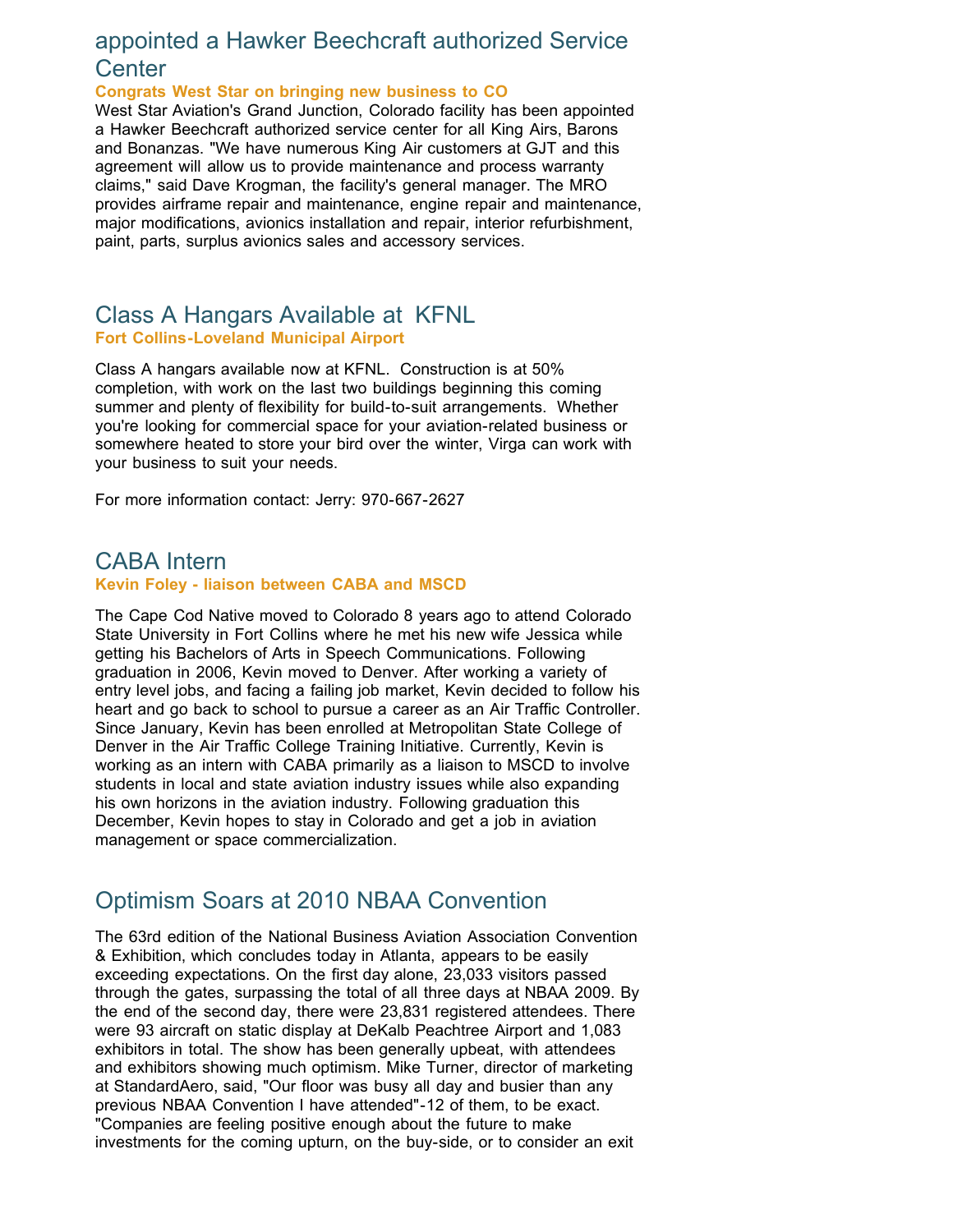at a reasonable value on the sell-side," said Evan Betzer, a visitor to NBAA and principal partner in Stoneworth Financial. Joe Abrahamson, chief pilot for Leucadia Air of Scottsdale, Ariz., said, "We came here to look at two new aircraft. Now we're looking at four." The company, he added, needs to sign the deal before the end of the year to take advantage of the [recently approved federal bonus depreciation.](http://r20.rs6.net/tn.jsp?llr=tkebgpcab&et=1103704605804&s=0&e=001od37uZmyCLbKyBXxa_m6TemJXU9A9imejB4yrjMRiBnNw-2vOAAl4HBINopxxEd5NojhC89hBhCMWLW67v6SMNshc0twoHhPf0mJC3H-JkezLEPdUY6VpLKE5GKI8tntRcApkHec9jmTOjU1MibOC4eiVqhsAY-j) From his perspective as a pilot who regularly plies the world's skies, he sees the business aviation industry as now in a "positive rate of climb."

# New No Plane No Gain Advocacy Tools Available for Industry

### **Announced during NBAA in Atlanta**

NBAA today announced new print and video advocacy tools to help those in the business aviation community explain the value of business aviation to citizens, companies and communities across the country. The resources have been produced in conjunction with the No Plane No Gain advocacy campaign, which is focused on educating policymakers and opinion leaders about the industry's many benefits. Read the press release at: [http://www.nbaa.org/news/pr/2010/20101021-082.php](http://r20.rs6.net/tn.jsp?llr=tkebgpcab&et=1103704605804&s=0&e=001od37uZmyCLbKyBXxa_m6TemJXU9A9imejB4yrjMRiBnNw-2vOAAl4HBINopxxEd5NojhC89hBhCMWLW67v6SMHyRGtsvq9UBzPdWZl3IuzIJarH2x-2HgfA9n803yWIJj-hy6Vvi9fqzOnZmjPgSoNAnXFZXDXNQ)

### Study Says Business Aviation Gives Edge to Small, Mid-Size Companies

A new study, conducted by NEXA Advisors, shows that small and midsized companies using business aviation achieved greater success in important measures of performance than comparable companies without business aircraft. The study, conducted for NBAA as part of the No Plane No Gain advocacy campaign, demonstrates that the enterprise value business aviation confers on Standard & Poor's 500 index companies also applies to S&P 600 small-cap companies. "This study reveals that use of a business airplane is a sign of a well-managed company, regardless of the size of the enterprise," said NBAA President and CEO Ed Bolen. Learn more, and access a copy of the study by visiting: [http://www.nbaa.org/news/pr/2010/20101019-074.php](http://r20.rs6.net/tn.jsp?llr=tkebgpcab&et=1103704605804&s=0&e=001od37uZmyCLbKyBXxa_m6TemJXU9A9imejB4yrjMRiBnNw-2vOAAl4HBINopxxEd5NojhC89hBhCMWLW67v6SMHyRGtsvq9UBzPdWZl3IuzIJarH2x-2HgfA9n803yWIJJ-rrq6igS5rvHZKcPhmK66vNO0Ay22Oo)

# Job Postings for Employers and Job Seekers

Please visit the CABA job posting. Please send us any aviation jobs you would like to post or go to: [http://mycaba.org/employmentopportunities](http://r20.rs6.net/tn.jsp?llr=tkebgpcab&et=1103704605804&s=0&e=001od37uZmyCLbKyBXxa_m6TemJXU9A9imejB4yrjMRiBnNw-2vOAAl4HBINopxxEd5NojhC89hBhBxo6B9_ZJDSXBs-TZCWL5drvhrZtqHNkXHdEnf4fydSVPTk-fsA6ZzCZ2bLcEnBT0=).

# CABA Wants to Hear From You!

### **Submit information for the CABA Newsletter**

Do you have something to share with your Colorado Aviation colleagues? The CABA communication's committee goal is to support you and to facilitate information sharing among the Colorado aviation industry. We want to here from you. Please email Nathalie Drolet at ndrolet[@mycaba.org](mailto:ndrolet@mycaba.org)